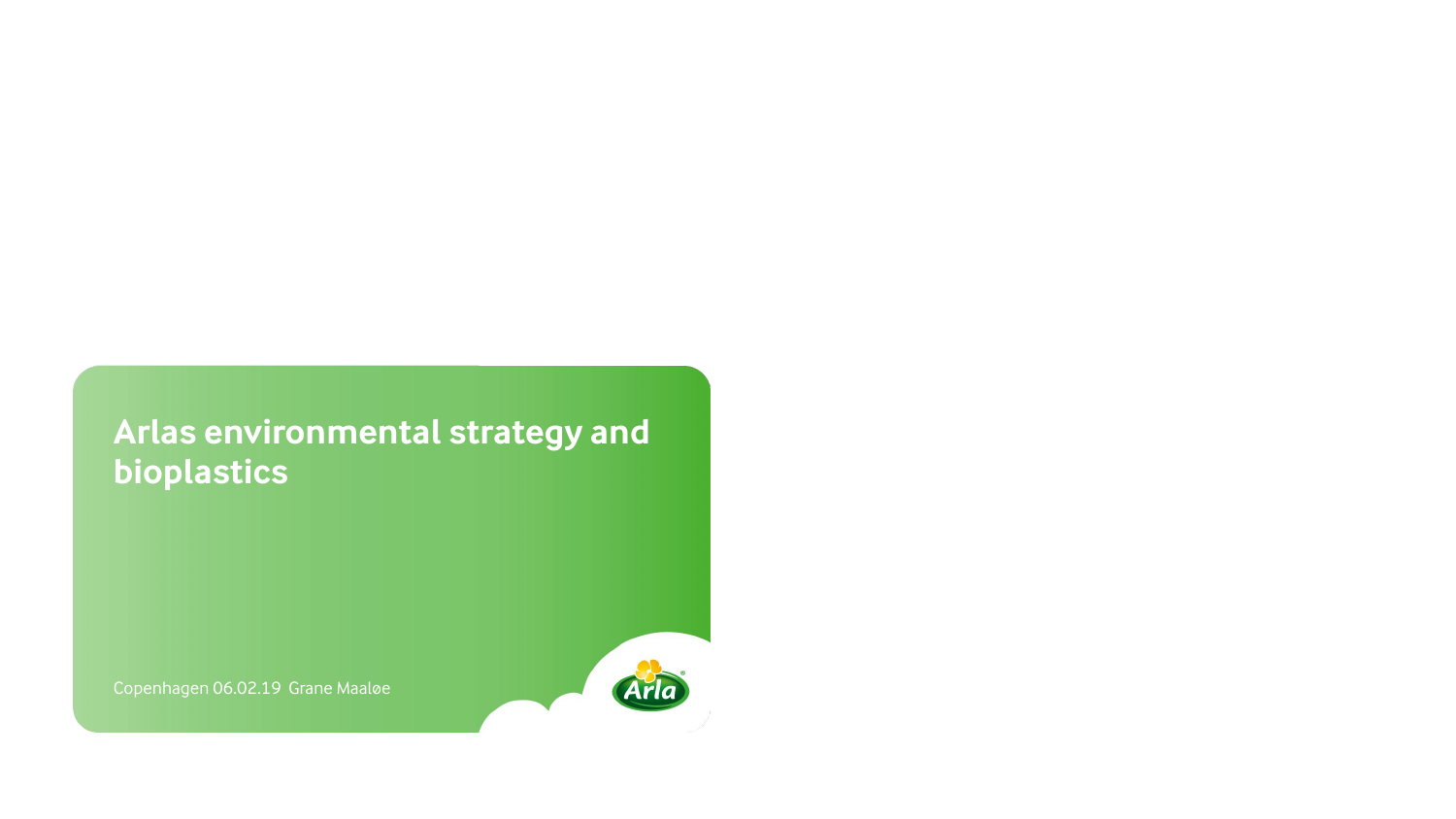

Animalco **Naturecco 100%** responsible soy

**-50%** food waste Energy & water efficiency (3% per year)% packaging recyclab **50% renewable energy Zero** waste to landfill **100%** sustainable cocoa **& palm** oil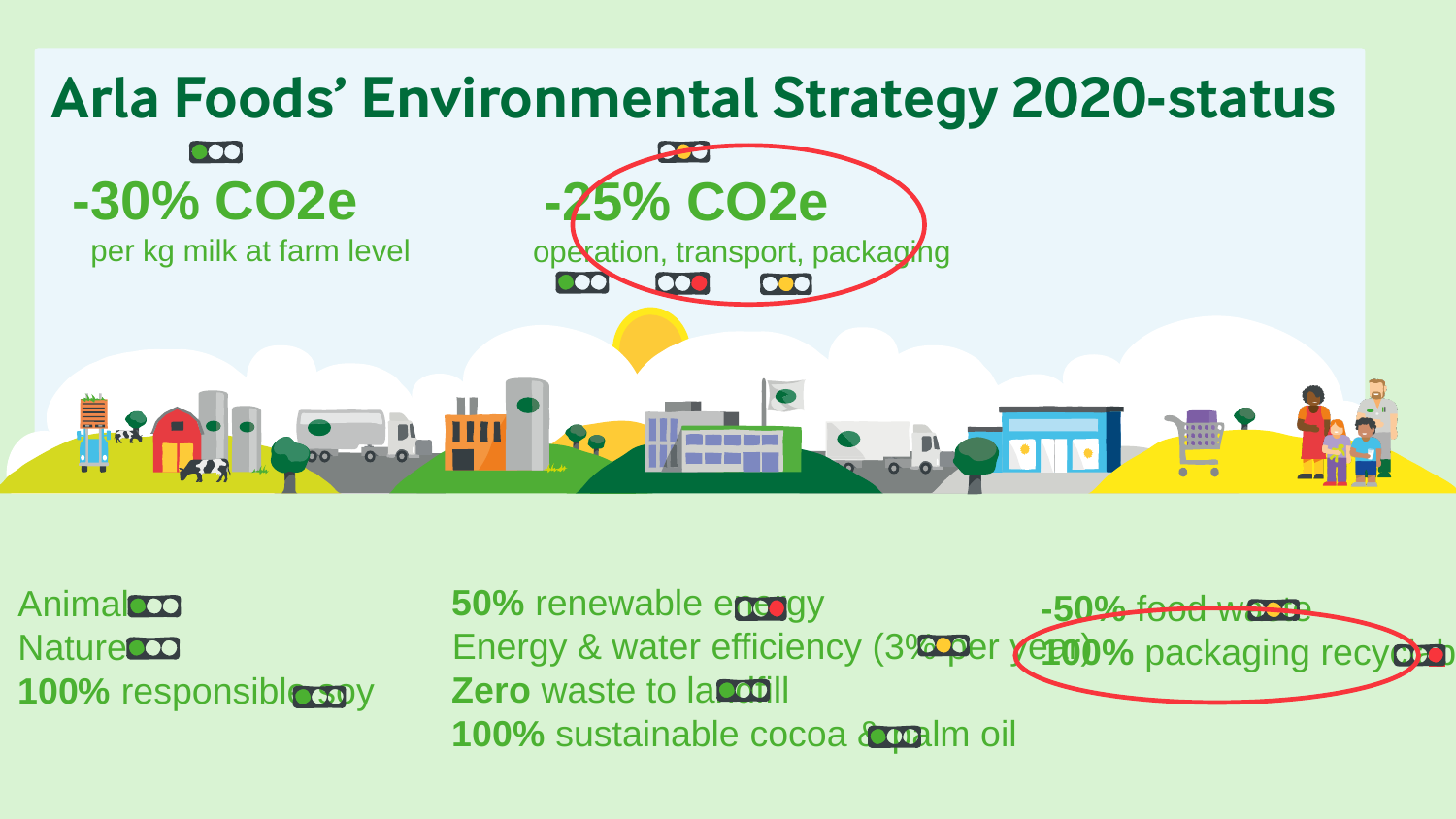# **Arla's Environmental Strategy 2020**

 $-25%$  carbon dioxide equivalents (CO<sub>2</sub>e)

#### Arla's total packaging materials 2

### **Arla strives to increase the use of renewable materials.**

- **55% of the packaging material Arla use are today bio-based**
- **3% of all plastics Arla use are today bio-based**

### **Arla strives to increase the use of recycled materials.**

**34% of the material Arla uses is recycled.**

- **13% of the plastic**
- **40% of the paper**
- **54% of the glass, steel and aluminium**

#### **Arla strive to use low carbon packaging:**

- 
- **Paper No water resistance**
- **Steel To heavy, corrosion**
- **Glass To heavy, splitter**
- **Aluminium Energy, price, corrosion**
- **Plastic Light, cheap, waterproof, durable**



- Bio-based plastic
- $\blacksquare$  Paper
- Glass, steel, aluminium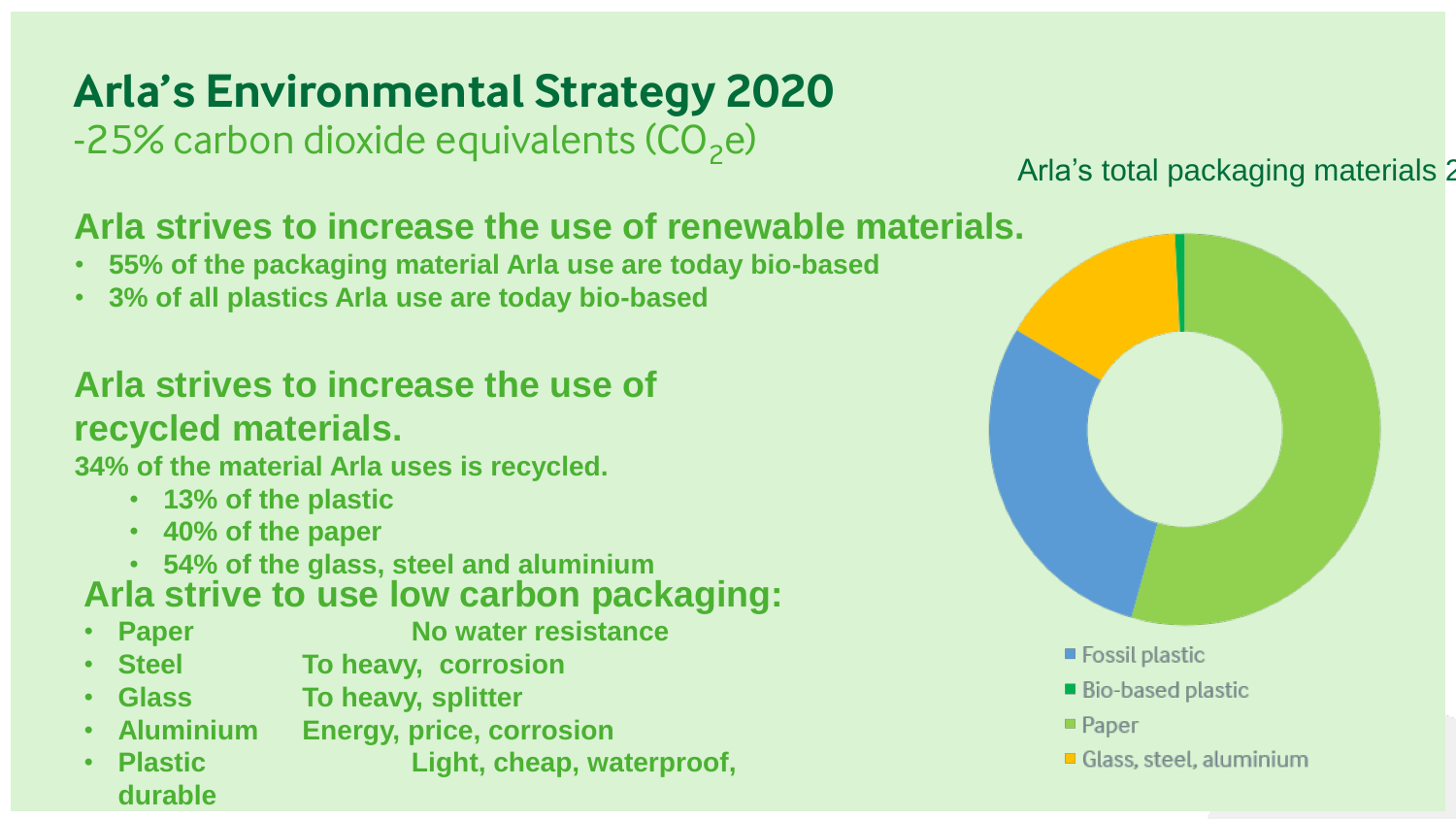## **Plastics and waste handling**

|                                | <b>Recyclable in general</b><br>facilities, can mix in<br>waste streams                  | Industrial compostable<br><b>Harmful to fossil types in</b><br>recycling | Home / Ocean compostable<br><b>Harmful to fossil types in</b><br>recycling  |
|--------------------------------|------------------------------------------------------------------------------------------|--------------------------------------------------------------------------|-----------------------------------------------------------------------------|
| Bio based plastic              | Kerbside collection, sorting<br>and recycling.<br>Circular economy                       | Needs factory for<br>processing.<br>Linier economy.                      | Free littering<br>Liniar economy<br>Uncollected greenhouse gas<br>emission? |
| <b>Fossil based</b><br>plastic | Conventional types<br>Kerbside collection, sorting<br>and recycling.<br>Circular economy | Residues?<br>Linier economy                                              | Residues?<br>Linier economy                                                 |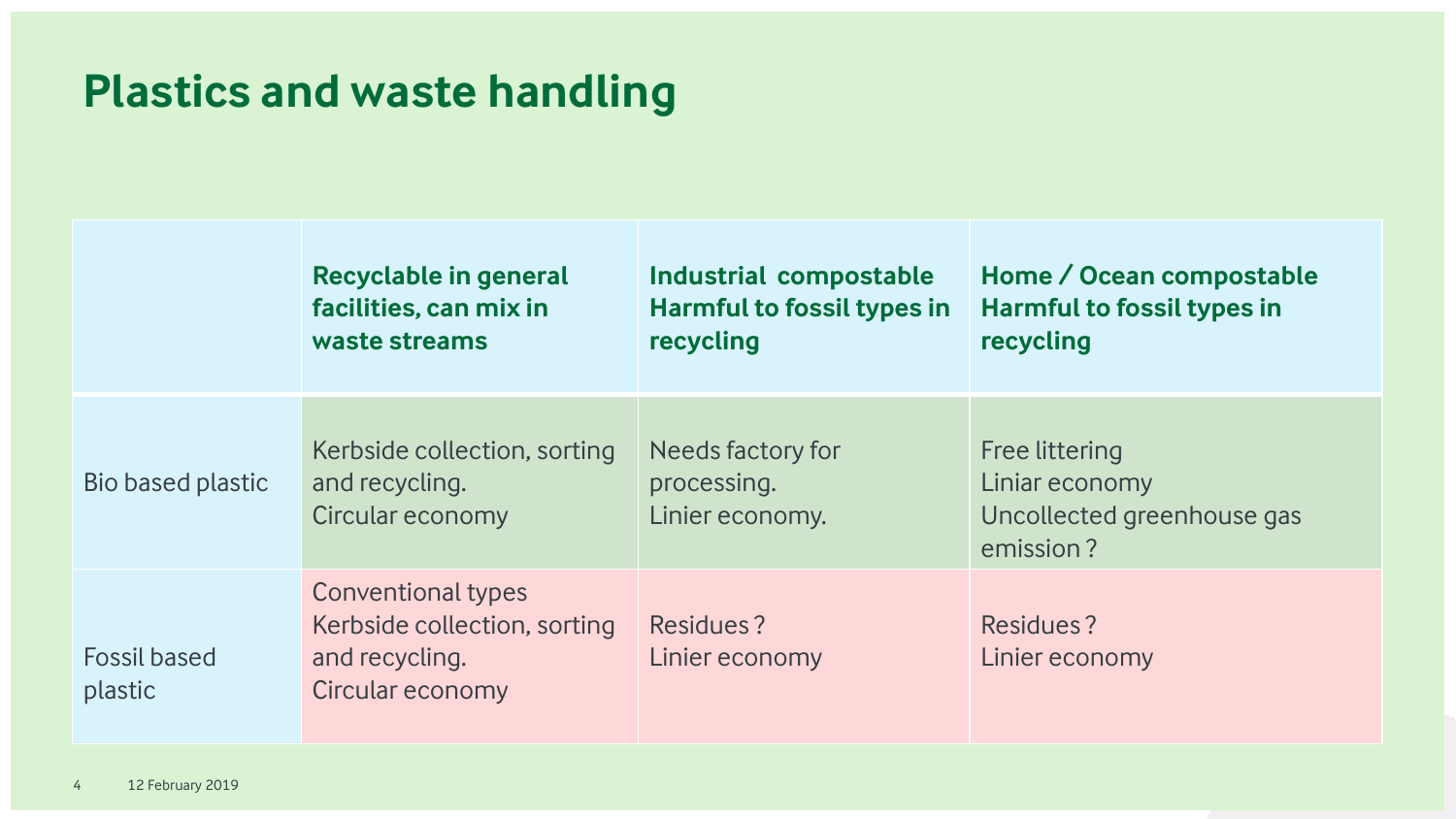# **Biobased plastic in the marketplace**



All plastic in organic milk cartons is converted to sugarcane based PE, claiming a CO2 reduction of 20+15%

# Market Challenge: PERCEPTION is everything! Biobased plastic is invisible in the market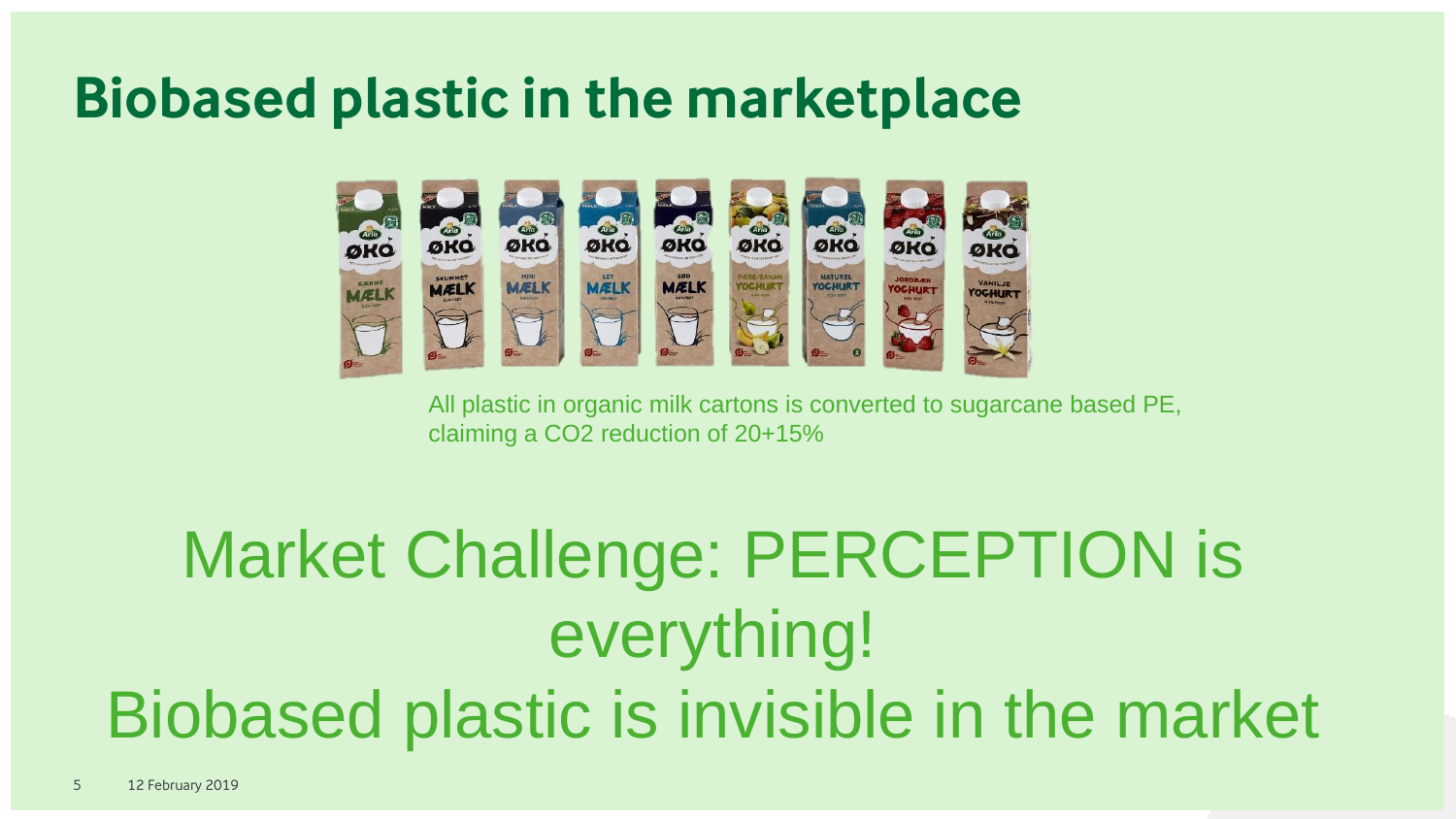# **Driving the development in biobased plastic**

# **2. Generation 3. Generation ?**

**Waste basede farming in wastewater? Bypass the plant step… Sun to hydrocarbons ?**

## **1.Generation Crop based**

![](_page_5_Picture_4.jpeg)

**Issues of discussion Land Diesel/Energy**

**Issues of discussion Bio diversity Farmland Water Fertilizers Bio diversity Transport and energy**

**Farming plastic vs Food Farming Plastic vs Nature Scaling the**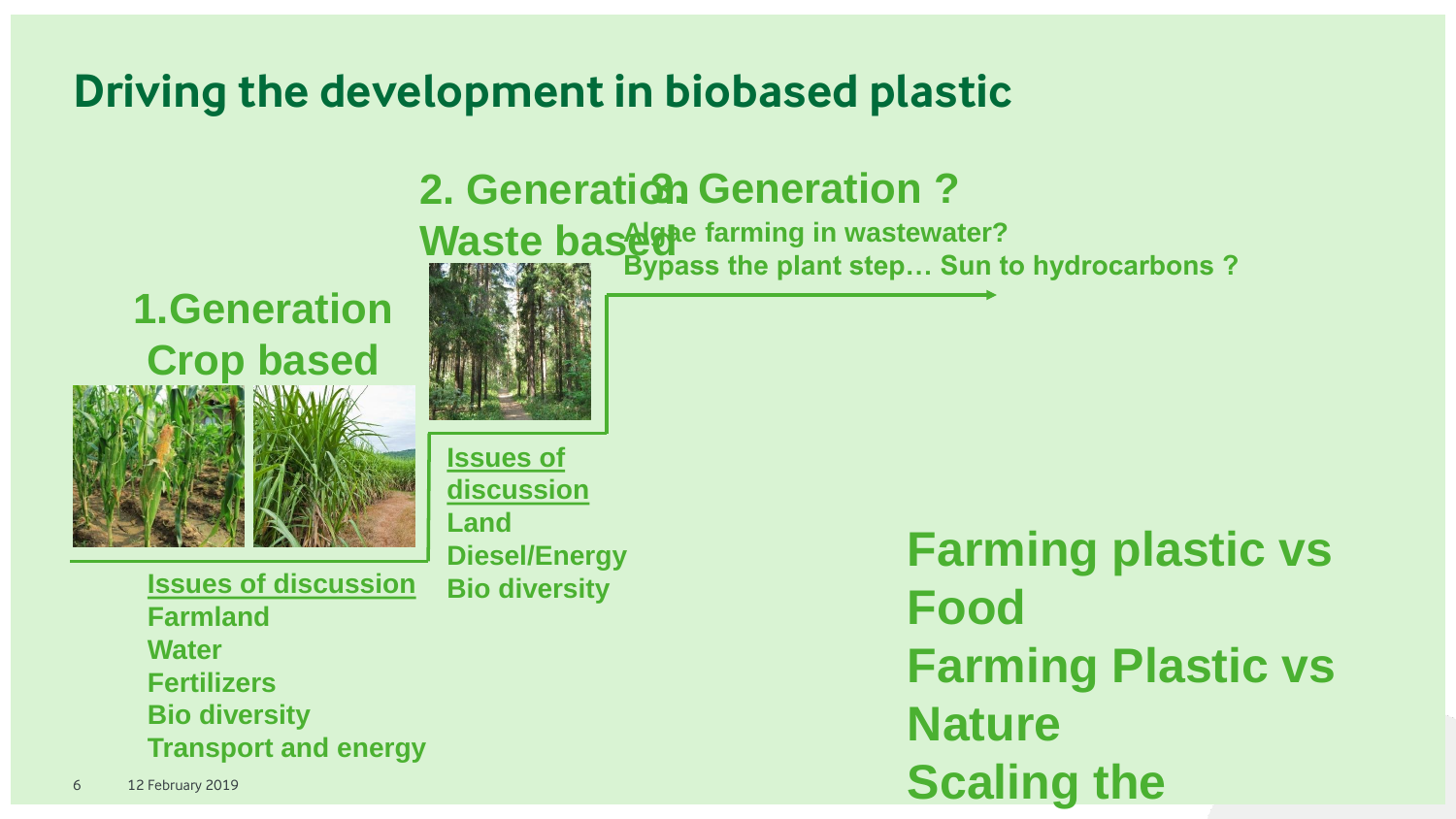![](_page_6_Picture_0.jpeg)

**We need to lower the carbon emission**

**Biobased plastic is a part of the solution**

**Packaging needs plastic.**

**Plastic must be recycled**

**Bioplastic need to be independent**  from food and nature